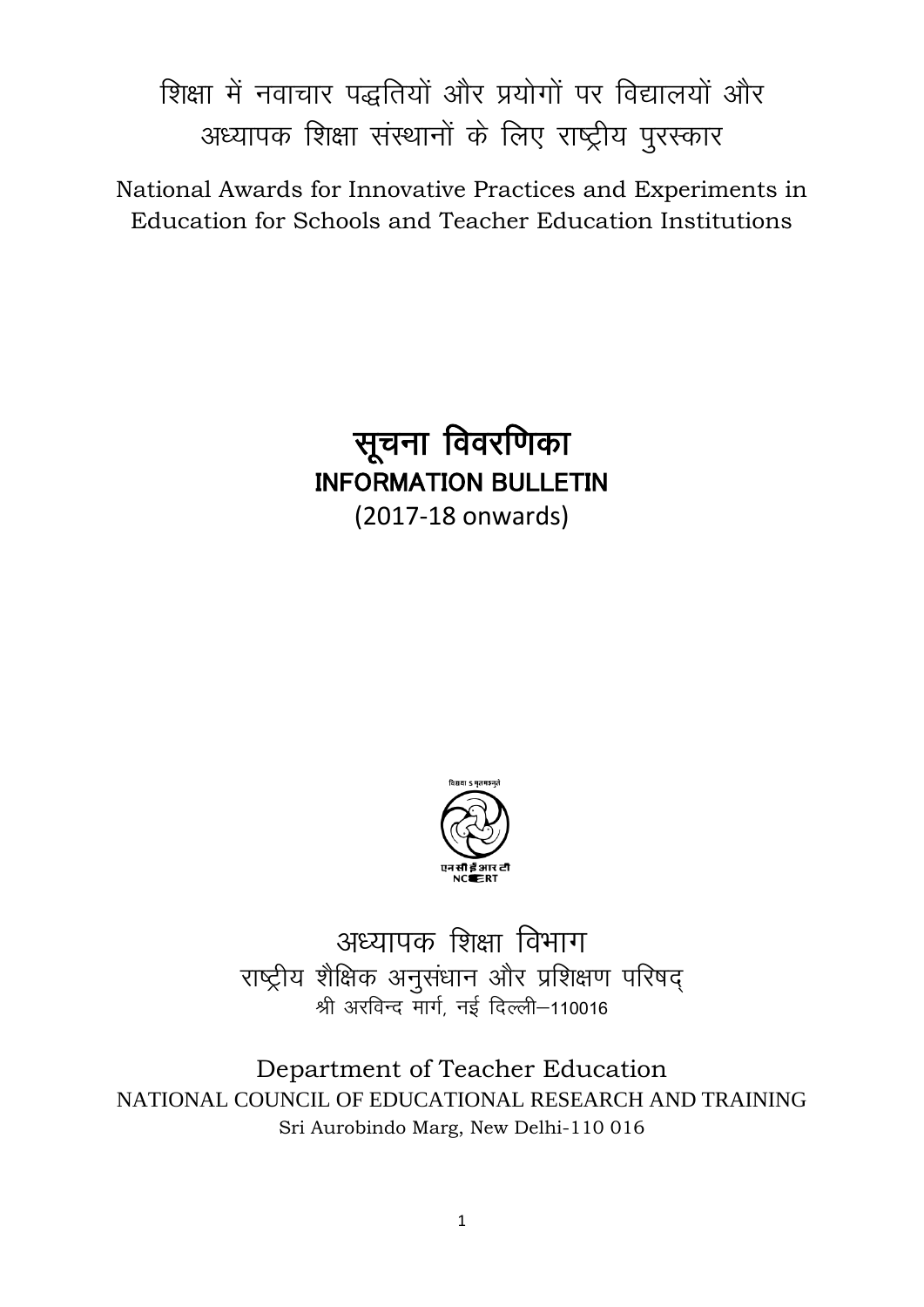# **National Awards for Innovative Practices and Experiments in Education for Schools and Teacher Education Institutions**

#### **1. INTRODUCTION**

In the early sixties, the then Department of Extension Programme for Secondary Education launched a Scheme entitled "Seminar Readings Programme for Teachers and Heads of Secondary Schools." The scheme provided an opportunity to teachers to write detailed papers in English or in any other modern Indian language on teaching procedures or techniques, which they found most effective. The papers were submitted to the Extension Service Department of the NCERT. From time to time, changes were made in the Scheme and its scope was widened with regard to its nomenclature, nature of participation, eligibility criteria, specification of themes, procedure of submission of papers, short listing of papers, number of awards, eligibility for cash prize, amount of cash prize etc.

Till 2004-05, the Scheme was known as "All India Competition on Innovative Practices and Experiments for School Teachers and Teacher Educators". There was a provision of 100 cash prizes of Rs. 2,000/- each (70 for school teachers: 50 for elementary level and 20 at secondary level, and 30 for teacher educators: 20 for elementary teacher educators and 10 for secondary teacher educators).

The scheme was reviewed by the NCERT during 2005-07 with the help of faculty members of RIEs and some external experts in the area of school education and teacher education. The review led to the reformulation of the Scheme as 'All India Competition on Innovative Practices and Experiments in Education for Schools and Teacher Education Institutions.'

After the implementation of the Scheme for about ten years, it has been felt that individual teachers and teacher educators attempting innovations need to be accorded recognition by giving those awards at the national level. Therefore, the scheme has been rechristened as **'National Awards for Innovative Practices and Experiments in Education for Schools and Teacher Education Institutions'** from 2017-18 onwards.

#### **2. OBJECTIVES OF THE SCHEME**

The main objectives of the scheme are to:

 Sensitise teachers and teacher educators about the potential of innovative practices and experiments for improvement of teaching-learning;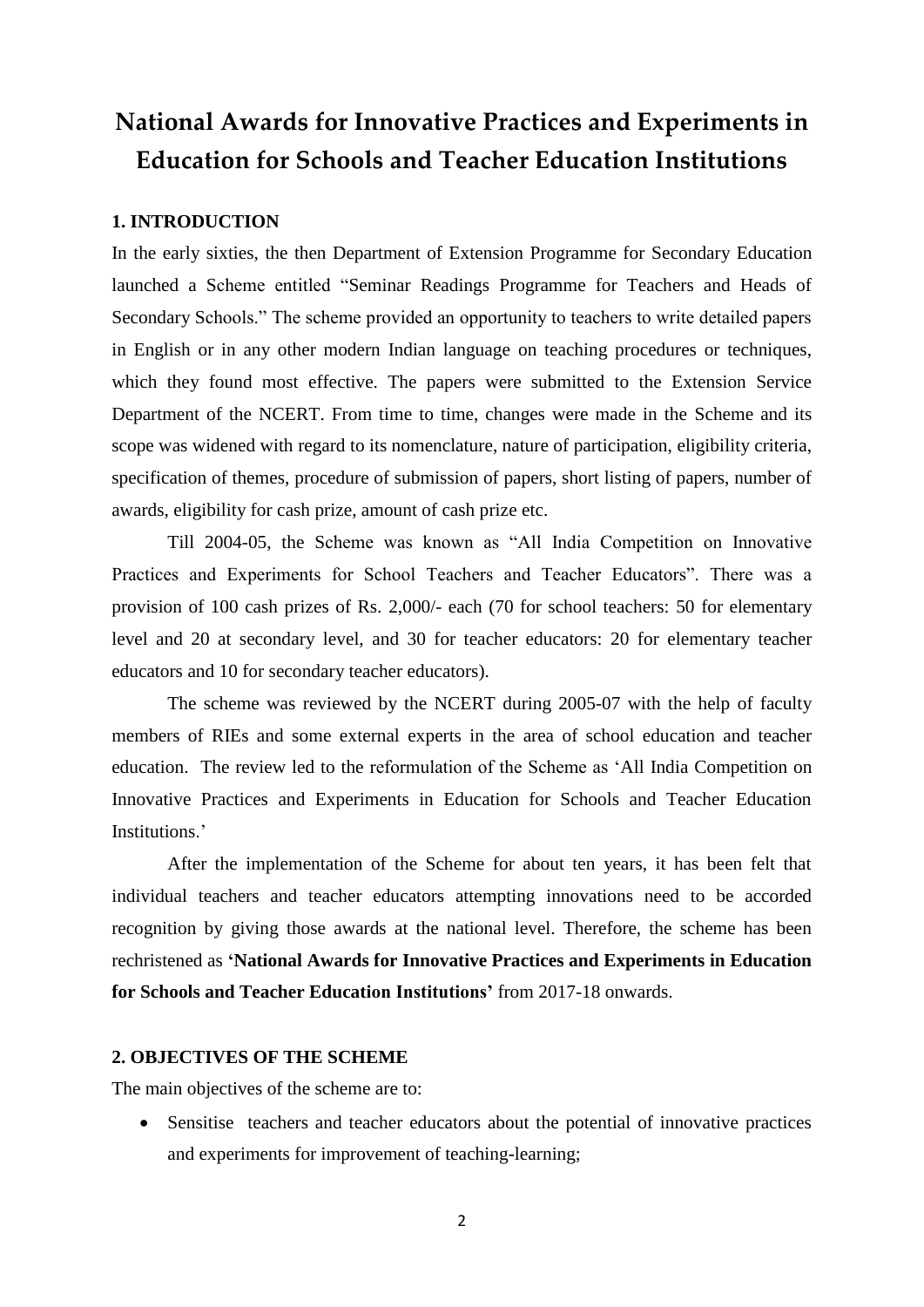- encourage teachers and teacher educators to try out innovative ideas and practices for improvement of different areas of school education and teacher education;
- encourage teachers and teacher educators to identify problems they face in their teaching learning process and adopt a realistic approach to find their solutions;
- create an environment in schools and teacher education institutions to ensure sustainability of innovation; and
- Provide a forum to teachers and teacher educators to share their innovative ideas with all the stakeholders.

## **3. WHAT IS AN INNOVATION?**

Innovation is typically understood as the introduction of something new and useful, for example, introducing new strategies or modified methods, techniques, practices, products and services. The definitions of innovation include:

- Process of making improvements by introducing something new;
- Process of implementing new ideas for improvement of teaching learning process;
- An idea, strategy, method or device;
- Changes that create a new dimension of performance in any aspect of teaching learning; and
- A creative idea that is realized through the use of alternative strategies or techniques.
- Capabilities of realising a desired change continuously in order to sustain it over a period of time.

#### **4. SCOPE**

Teachers and teacher educators can undertake innovations or conduct experiments on any aspect of their work related to teaching-learning, training or management of schools/colleges of teacher education in order to enhance efficiency of the institution to overcome problems and difficulties they face in day to day functioning. A few suggested examples are given below:

- Devise a new approach/instructional strategy in any subject area;
- Prepare and use innovative teaching-learning materials including ICT;
- Identification and mobilization /use of resources drawn from the local community/ environment for improvement of teaching-learning;
- Develop local specific curricular materials for teaching-learning;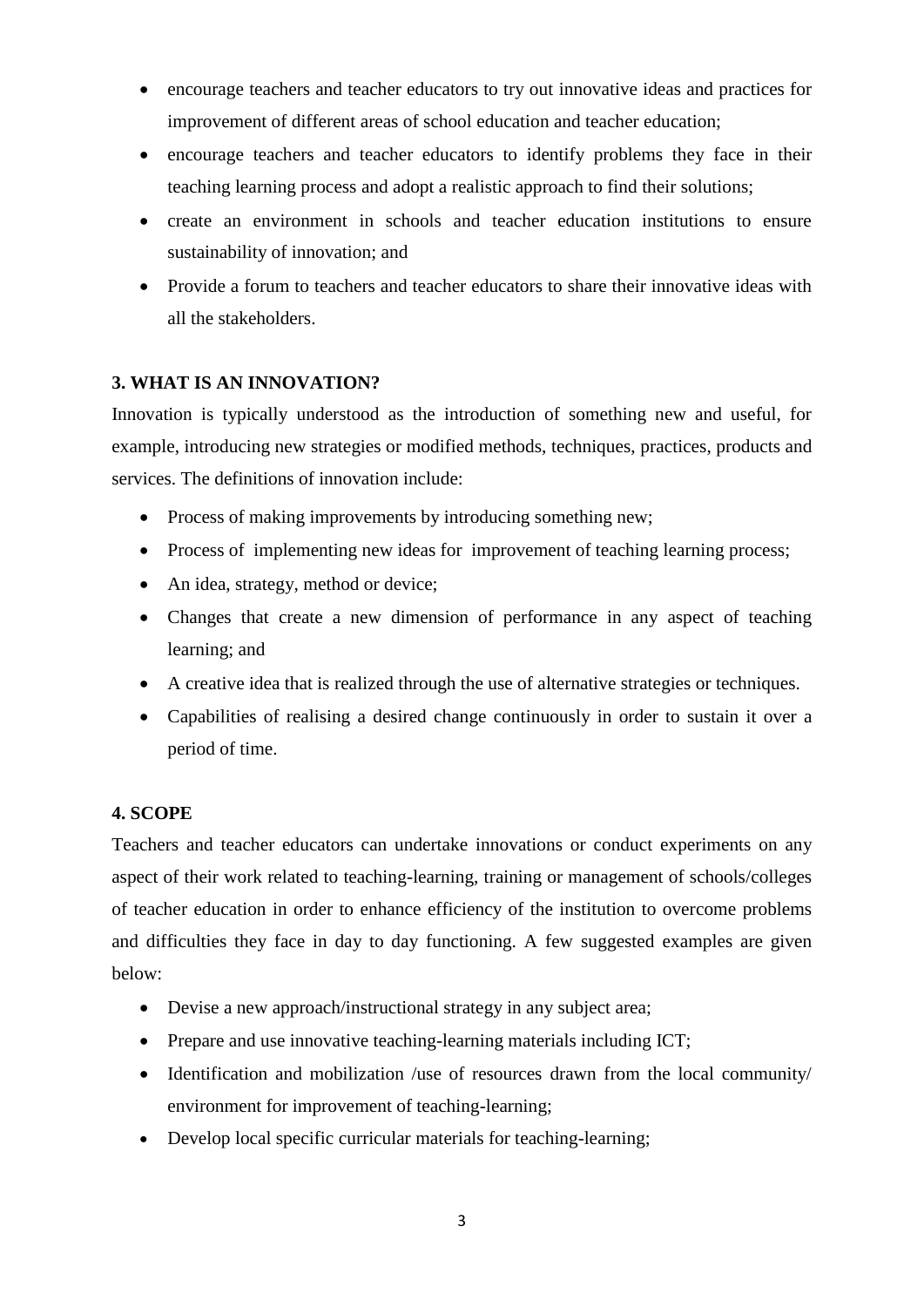- Develop innovative strategies for classroom management leading to an improvement in the organizational climate or better use of available resources in the class or school;
- Management of inter-personal relationships;
- Assessment of learning outcomes of students;
- Evolve strategies for inculcation of Peace and other human values;
- Devise strategies for educating differently abled children;
- Study learning styles of children/student-teachers/ teacher educators; and
- Sensitizing and empowering disadvantaged groups.

# **5. ELIGIBILITY FOR PARTICIPATION**

Teachers and teacher educators from recognized schools/teacher education institutions at all stages are eligible to participate in the Scheme:

# *School Teachers*

- Any teacher of Pre-school (pre-primary), Elementary (primary and upper primary), secondary and senior secondary school recognised by State Board/CBSE or any other recognised Board; and
- Teacher of any recognised Special Education School.

# *Teacher Educators*

- Teacher educators of Teacher Education Institutions at Pre-primary/Primary/ Upper primary/Secondary level offering Teacher Education Programmes;
- Teacher educators of Colleges of Education including CTEs, IASEs and University Departments of Education offering B.Ed. /M.Ed., B.El.Ed., B.A.B.Ed. and B.Sc.Ed. programmes; and
- Faculty members of State Councils of Educational Research and Training (SCERTs) and State Institutes of Education (SIEs) offering teacher education programmes.

# **6. NUMBER OF AWARDS**

| <b>For School Teachers</b>    |                                                                         |    |  |
|-------------------------------|-------------------------------------------------------------------------|----|--|
| a.                            | Pre-primary/Primary/Elementary school                                   | 20 |  |
| b.                            | Secondary/Senior Secondary Schools                                      | 20 |  |
|                               | <b>For Teacher Educators</b>                                            |    |  |
| a.                            | Teacher Education Institutions at Pre-primary/Primary/Elementary levels | 10 |  |
| b.                            | <b>Teacher Education Institutions at Secondary level</b>                | 10 |  |
| <b>Total number of Awards</b> |                                                                         |    |  |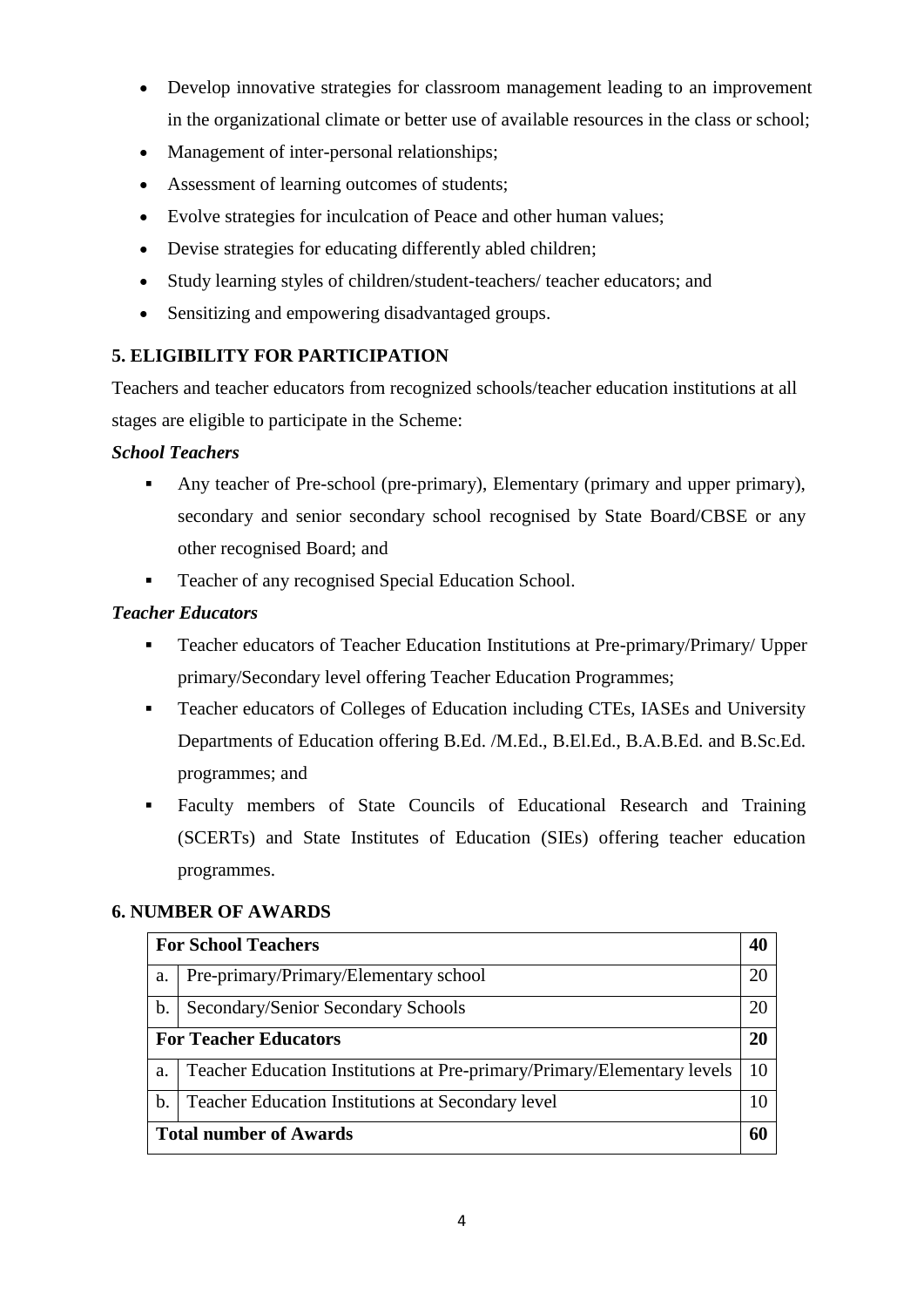## **7. SUBMISSION OF PROJECT PROPOSALS**

Teachers and teacher educators shall submit project proposal in given format to the Principal, Regional Institute of Education (RIE) of the region concerned (Annexure-1) latest by 31<sup>st</sup> July every year. The project proposal should be submitted in the following format:

| <b>Preliminary Information</b>       |                                                                                                               |                                                                      |  |  |  |  |  |
|--------------------------------------|---------------------------------------------------------------------------------------------------------------|----------------------------------------------------------------------|--|--|--|--|--|
| PART-A                               |                                                                                                               |                                                                      |  |  |  |  |  |
| 1.                                   | Name of the School Teacher/Teacher Educator                                                                   |                                                                      |  |  |  |  |  |
| 2.                                   | Name of the School/Institution with full postal address including Pin Code,                                   |                                                                      |  |  |  |  |  |
|                                      | Email ID and Contact numbers                                                                                  |                                                                      |  |  |  |  |  |
| 3.                                   | Name of authority responsible for granting recognition                                                        |                                                                      |  |  |  |  |  |
| 4.                                   | State in which the School/Institution is located                                                              |                                                                      |  |  |  |  |  |
| 5.                                   | Level of School/Institution please tick $(\checkmark)$                                                        |                                                                      |  |  |  |  |  |
|                                      | <b>School Education</b>                                                                                       |                                                                      |  |  |  |  |  |
|                                      | Pre-primary and Elementary School Education<br>i.<br>Secondary School Education<br>$\overline{\mathbf{11}}$ . | <b>ESE</b><br><b>SSE</b>                                             |  |  |  |  |  |
|                                      | <b>Teacher Education</b>                                                                                      |                                                                      |  |  |  |  |  |
|                                      | i Pre-primary and Elementary Teacher Education<br>ii Secondary Teacher Education                              | <b>ETE</b><br><b>STE</b>                                             |  |  |  |  |  |
| 6.                                   | Project Team                                                                                                  |                                                                      |  |  |  |  |  |
|                                      | (a) Name and designation of the project coordinator                                                           |                                                                      |  |  |  |  |  |
|                                      | (with Email ID and Phone number)                                                                              |                                                                      |  |  |  |  |  |
|                                      | (b) Name and designation of the Head of the school/institution                                                |                                                                      |  |  |  |  |  |
|                                      | (with Email ID and Phone number)                                                                              |                                                                      |  |  |  |  |  |
|                                      | <b>PART-B</b>                                                                                                 |                                                                      |  |  |  |  |  |
| 1.                                   | Title of the Project Proposal                                                                                 |                                                                      |  |  |  |  |  |
| 2.                                   | Rationale                                                                                                     |                                                                      |  |  |  |  |  |
| 3.                                   | Objectives                                                                                                    |                                                                      |  |  |  |  |  |
| 4.                                   | Methodology proposed to be adopted                                                                            |                                                                      |  |  |  |  |  |
| 5.                                   | Expected outcomes and educational implications                                                                |                                                                      |  |  |  |  |  |
| 6.                                   | Time required for the completion of project (in months)                                                       |                                                                      |  |  |  |  |  |
| Signature of the Project Coordinator |                                                                                                               | Signature of the Head of the<br>school/institution with office stamp |  |  |  |  |  |
|                                      | Place and Date:                                                                                               |                                                                      |  |  |  |  |  |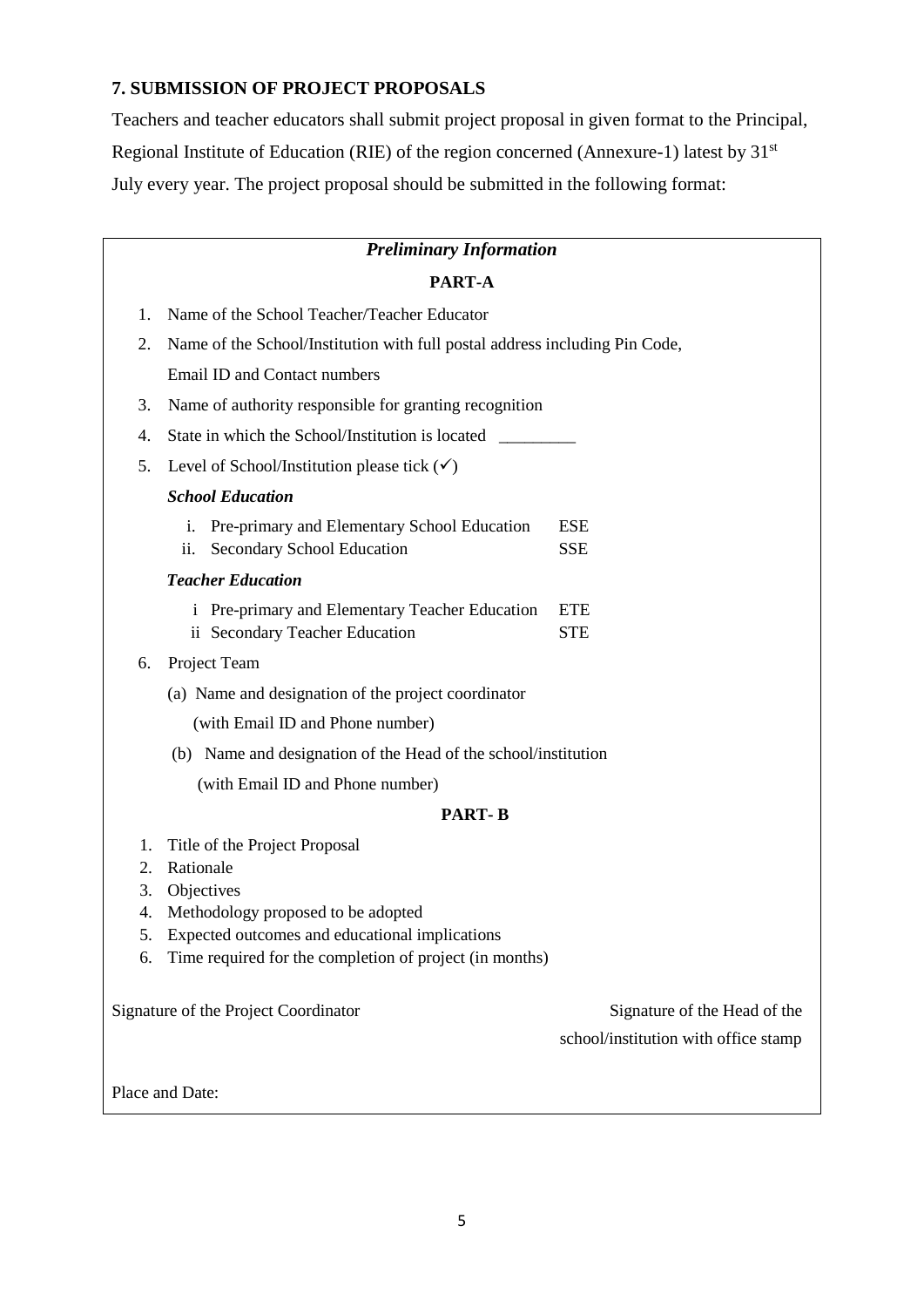#### **8. EVALUATION OF PROJECT PROPOSAL**

Project proposals received for the Scheme will be evaluated at two levels:

### *First Level*

- The project proposal will be evaluated at the first stage at the RIE level by two experts/RIE faculty members independently to determine the merit of the proposal; and
- The project proposal considered to be innovative by the RIE will be forwarded to the Head, Department of Teacher Education, NCERT, New Delhi.

## *Second Level*

- Project proposals forwarded by the RIEs will be evaluated at the central level (Department of Teacher education, NCERT, New Delhi) by two experts independently.
- The teachers and teacher educators whose project proposals are selected shall be informed to implement the project and submit the report along with summary before the suggested last date.

#### 9. **IMPLEMENTATION OF THE PROJECT**

Teachers and teacher educators, whose project proposals have been approved, will implement their proposal. Selected schools/institutions will be visited by NCERT faculty for on-the-spot observation and interaction with the Project coordinator/Head of the school/institution etc.

#### **10. THE RULES**

- i. A teacher or a teacher educator can undertake only one project during a particular year.
- ii. The innovation should be based on the original work of individual.
- iii. The Project Report should be of approximately 5,000 words excluding appendices.
- iv. The Project Report along with its summary in about 500 words needs to be submitted.
- v. The Project Report may be written in English/Hindi or any other regional language. However, the profile of the institution must be attached as given in **English** or **Hindi**  even if the paper is written in a regional language.
- vi. In case the report is written in regional language, the title should also be given in English/Hindi.
- vii. The award will be given to the Teacher/Teacher educator (Project Coordinator). The project coordinator and Head of the school/institution would be invited to present the report in the National Seminar.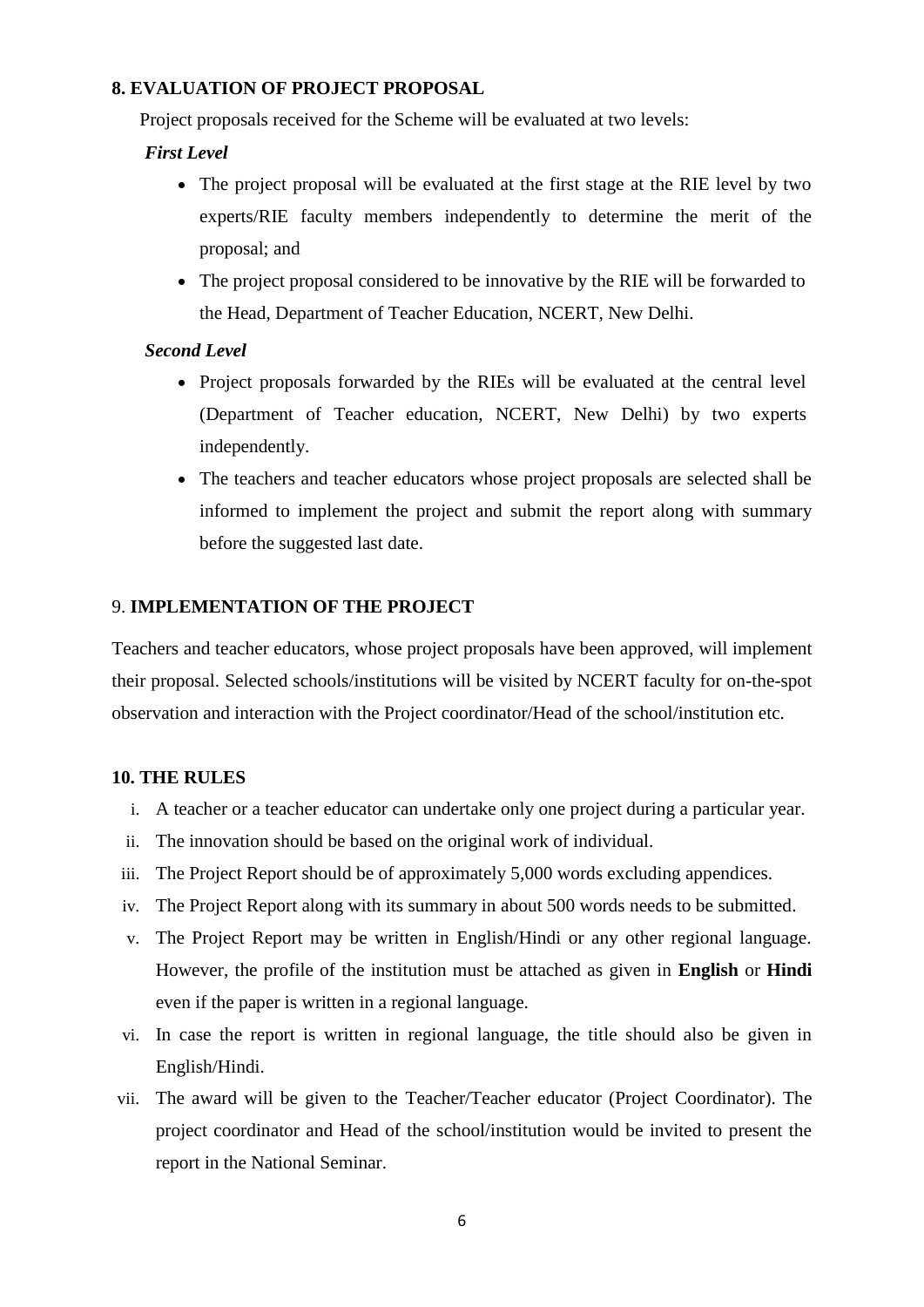- viii. The NCERT reserves the right to use the selected Project reports in any manner it deems fit.
	- ix. In all matters pertaining to the scheme, the decision of the NCERT shall be final and binding on the participating individual.
	- x. Teachers and teacher educators getting the cash award during a particular year shall not be entitled to receive the same again in the next three years. However, they may participate in the scheme and if the project is selected for award they would receive the certificate only.

# **10. FORMAT OF THE PROJECT REPORT**

The project report needs to be included:

## *a) Genesis*

In this section, teachers/teacher educators may briefly describe the background of the project, specifying the rationale for undertaking it.

#### *b) Preparatory work/designing of the innovations*

Teachers/Teacher educators may describe the preparatory activities undertaken for the execution of the project. Obviously, the preparatory work shall include mobilisation of required resources-human as and material.

## *c) Execution of the Project*

Teachers/teacher educators need to narrate how the project was implemented and what activities were undertaken during different phases. The title of the Project and objectives of the Project needs to be stated in clear terms. Limitations and problems or difficulties, if any, may also be brought out.

## *d) Results/Outcomes*

Teachers/teacher educators should clearly bring out the results achieved through the execution of the project and highlight if there is enough evidence indicative of improvement in some aspect of its work students learning outcomes, classroom management, inter-personal relationships, etc.

## *e) Conclusions and Implications*

In this section, the teachers/teacher educators need to summarize the results and bring out educational implications for institutional improvement and specify the strategy to be adopted for sustainability of the innovation.

## *f) References/Bibliography*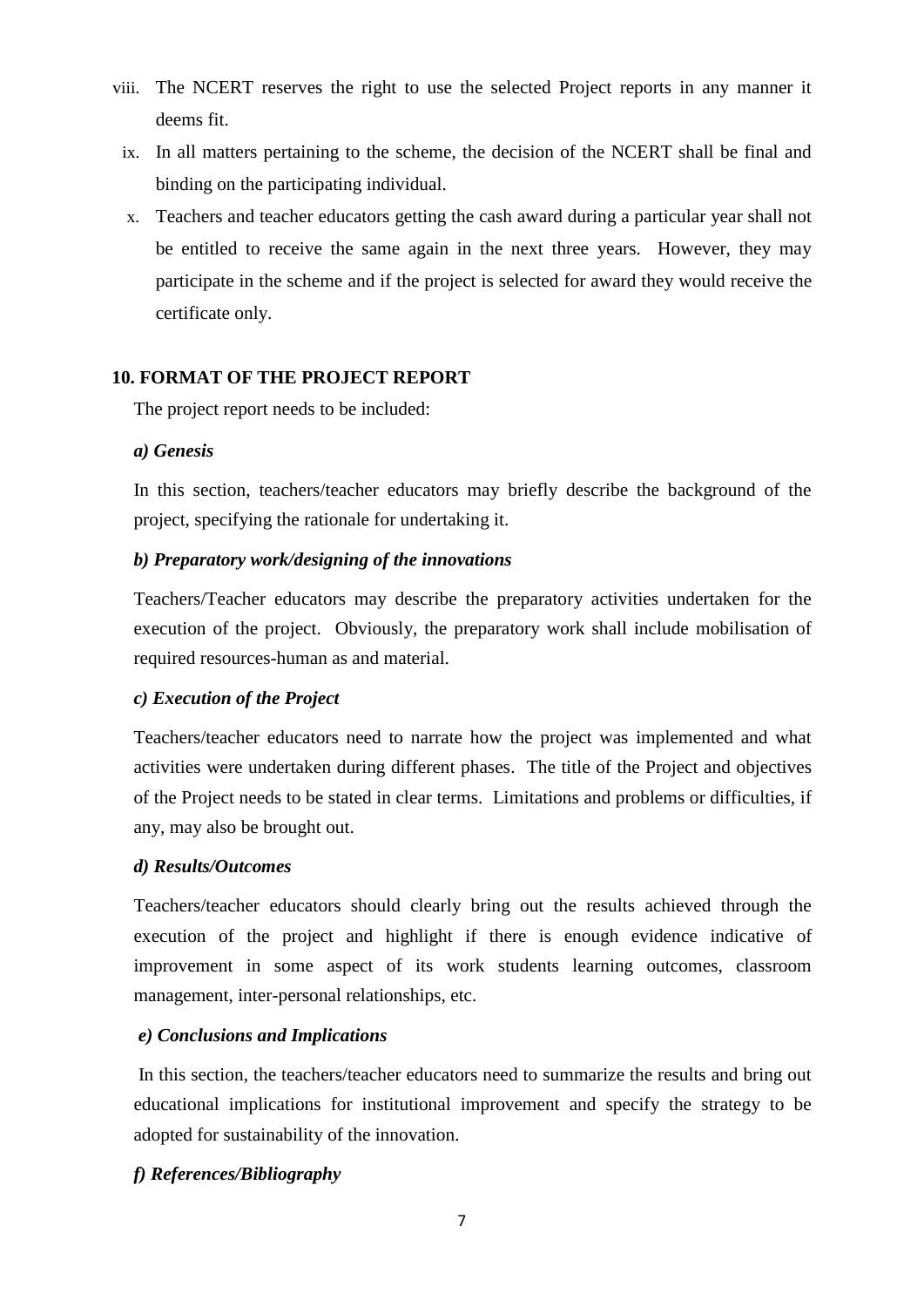*The project report should specifically reflect the following:*

- *a) Imagination and creativity in the selection of the problem/project.*
- *b) Clarity in the statement of the study.*
- *c) Rationale for designing the innovation and its objectives.*
- *d) Effective and meaningful presentation and organization of content.*
- *e) Results/findings/ and conclusions in clear words.*
- *f) Educational implications of the innovation, especially its utility for teachers, teacher-educators, students, student-teachers, parents and society.*
- *g) Plan for ensuring sustainability of the innovation. Teachers/Teacher educators should submit a certificate in the prescribed Performa from the Head of the institution where the innovation has been implemented.*

#### **11. SUBMISSION OF THE PROJECT REPORT**

Two copies of the project report in about 5000 words and its summary in about 500 words and a copy each of Annexures duly filled in should be sent to the Head, Department of Teacher Education, NCERT, Sri Aurobindo Marg, New Delhi-110 016 before the suggested last date.

#### **12. EVALUATION OF THE PROJECT REPORT**

Teachers and teacher educators, whose project proposals are approved, will implement their proposal and submit project report to Head, Department of Teacher Education, NCERT, Sri Aurobindo Marg, New Delhi-110016 for evaluation. Project Coordinator and Head of the School/Institute will be invited to present the report in National Seminar. The final selection for giving a cash award of Rs. 10,000/- (Rupees ten thousand only) and certificate will be based on combined assessment rating of project report and its presentation in the National Seminar.

#### *For Further Information Contact:*

Head/Project Coordinator Department of Teacher Education, NCERT Sri Aurobindo Marg, New Delhi – 110 016 Phone No. 011-26567320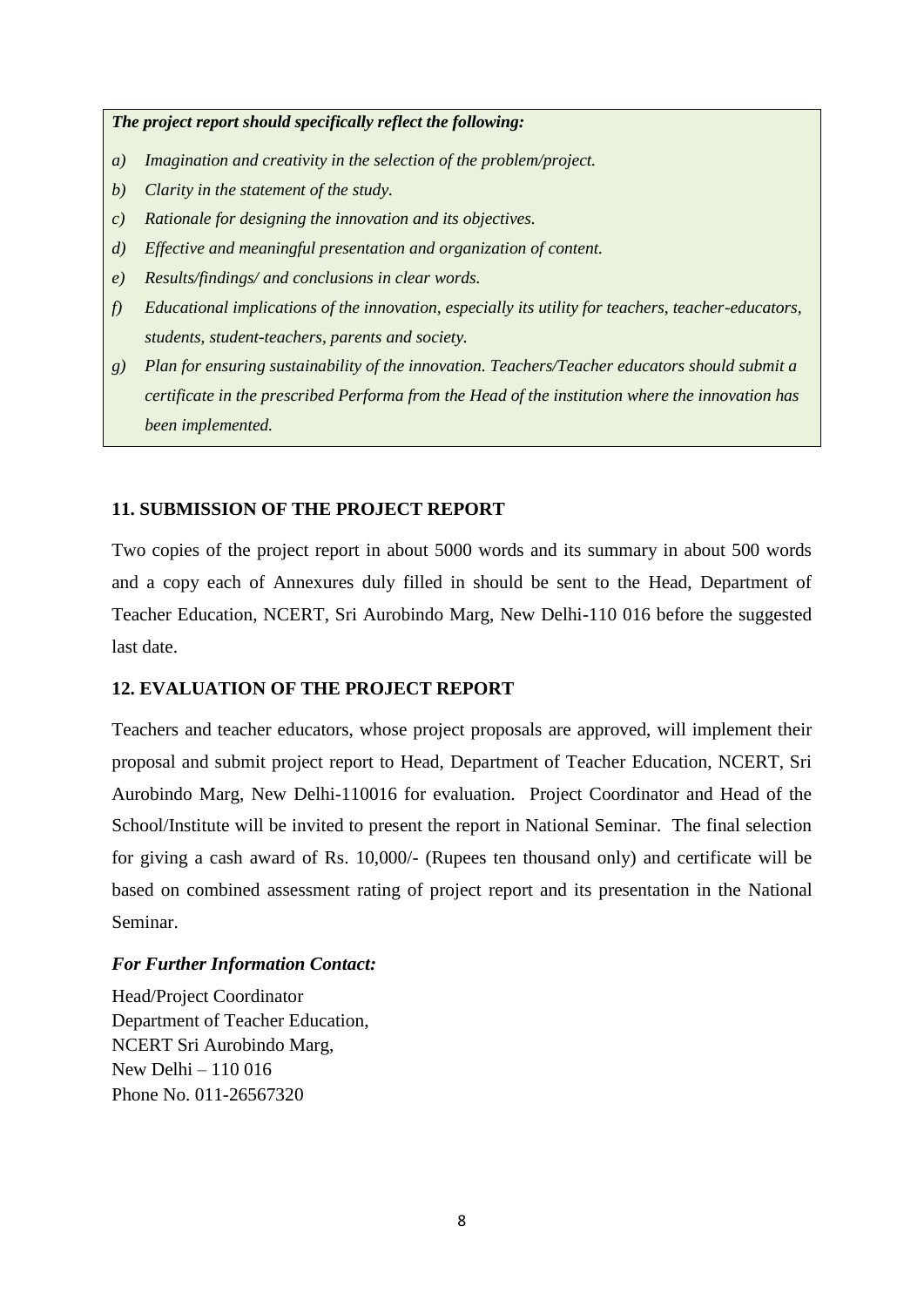|                | <b>RIEs</b>                                    | <b>States/Union Territories</b> |
|----------------|------------------------------------------------|---------------------------------|
| $\mathbf{1}$   | Principal                                      | Chandigarh                      |
|                | Regional Institute of Education (NCERT)        | Delhi                           |
|                | Capt. D.P. Choudhary Marg,                     | Haryana                         |
|                | Ajmer - 305 004                                | Himachal Pradesh                |
|                | Rajasthan                                      | Jammu and Kashmir               |
|                |                                                | Ladakh                          |
|                |                                                | Punjab                          |
|                |                                                | Rajasthan                       |
|                |                                                | <b>Uttar Pradesh</b>            |
|                |                                                | Uttarakhand                     |
| $\overline{2}$ | Principal                                      | Chhattisgarh                    |
|                | Regional Institute of Education (NCERT)        | Dadra and Nagar Haveli          |
|                | Shyamla Hills,                                 | Daman and Diu                   |
|                | Bhopal - 462 013                               | Goa                             |
|                | Madhya Pradesh                                 | Gujarat                         |
|                |                                                | Madhya Pradesh                  |
|                |                                                | Maharashtra                     |
|                |                                                |                                 |
| 3              | Principal                                      | Andhra Pradesh                  |
|                | Regional Institute of Education (NCERT)        | Karnataka                       |
|                | Manasagangothri, Mysore - 570 006<br>Karnataka | Kerala                          |
|                |                                                | Lakshadweep                     |
|                |                                                | Puducherry                      |
|                |                                                | Tamil Nadu                      |
|                |                                                | Telangana                       |
| 4              | Principal                                      | Andaman and Nicobar Islands     |
|                | Regional Institute of Education (NCERT)        | <b>Bihar</b>                    |
|                | Sachivalaya Marg,                              | Jharkhand                       |
|                | Bhubaneswar - 751 022                          | Odisha                          |
|                | Odisha                                         | West Bengal                     |
| 5              | Principal                                      | Arunachal Pradesh               |
|                | North-East Regional Institute of Education     | Assam                           |
|                | (NCERT)                                        | Manipur                         |
|                | Umiam, Barapani,                               | Meghalaya                       |
|                | Shillong - 793 103                             | Mizoram                         |
|                | Meghalaya                                      | Nagaland                        |
|                |                                                | Sikkim                          |
|                |                                                | Tripura                         |
|                |                                                |                                 |

# **List of Regional Institutes of Education (RIEs) of NCERT for Submitting Project Proposals for Undertaking Innovations**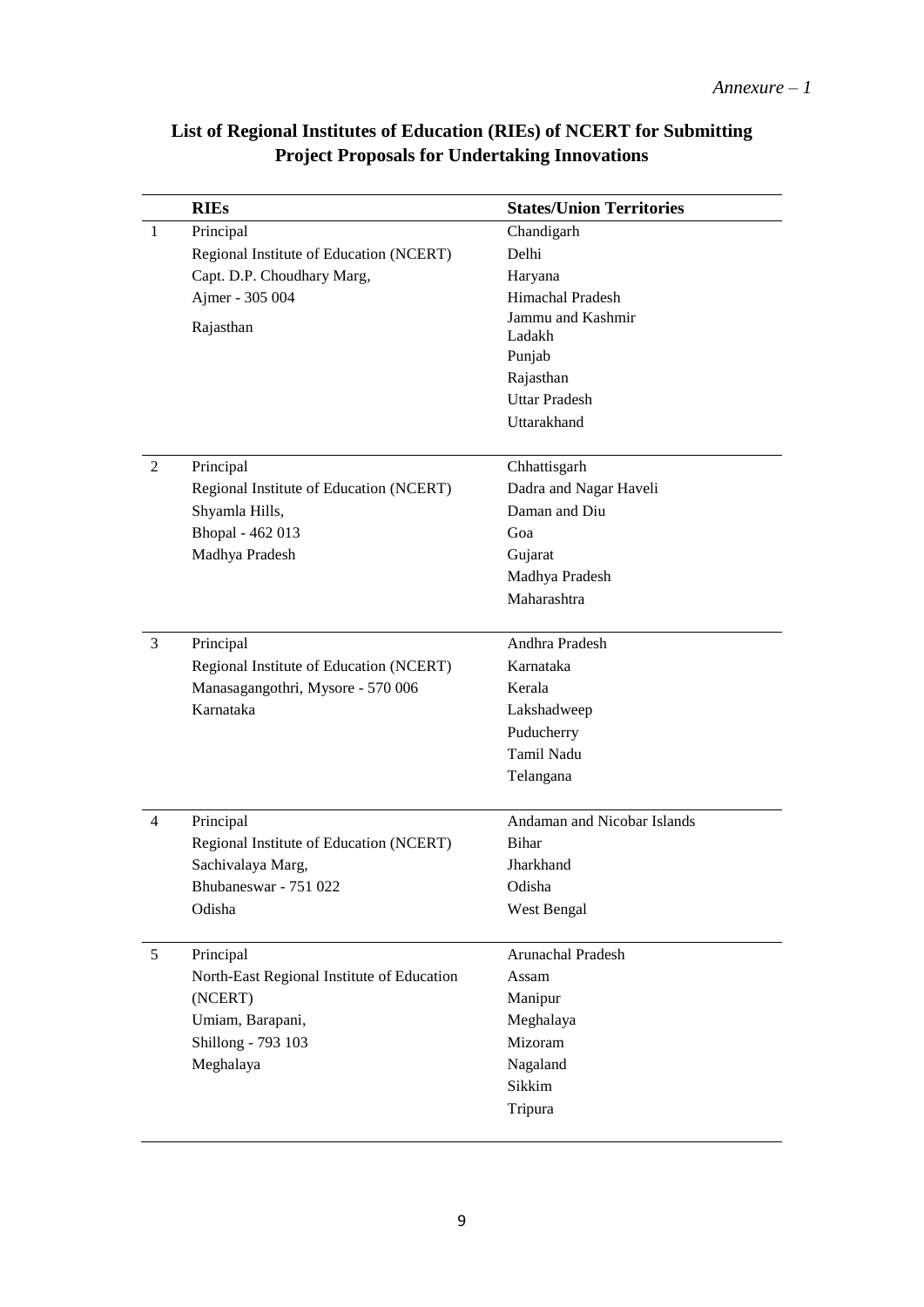# **Background Information**

| 1 (a) Name of the Programme Coordinator/Institution with Complete Postal address |  |  |  |  |  |
|----------------------------------------------------------------------------------|--|--|--|--|--|
|                                                                                  |  |  |  |  |  |
|                                                                                  |  |  |  |  |  |
|                                                                                  |  |  |  |  |  |
| 2. Name of the Principal/Head of the Institution in (block letters) (In English) |  |  |  |  |  |
|                                                                                  |  |  |  |  |  |
| <b>or</b>                                                                        |  |  |  |  |  |
|                                                                                  |  |  |  |  |  |
| 3. Level of the Institution (Please put a tick mark)                             |  |  |  |  |  |
| (a) ECCE/Elementary School                                                       |  |  |  |  |  |
| (b) Secondary School                                                             |  |  |  |  |  |
| (c) ECCE/Elementary Teacher Education Institution                                |  |  |  |  |  |
| (d) Secondary Teacher Education Institution                                      |  |  |  |  |  |
|                                                                                  |  |  |  |  |  |
|                                                                                  |  |  |  |  |  |
|                                                                                  |  |  |  |  |  |
|                                                                                  |  |  |  |  |  |
|                                                                                  |  |  |  |  |  |
| 6. Numbers of copies sent                                                        |  |  |  |  |  |
| (a) Project Report                                                               |  |  |  |  |  |
| (b) Summary                                                                      |  |  |  |  |  |
|                                                                                  |  |  |  |  |  |

Signature<br>Project Coordinator

Signature<br>Head of the Institution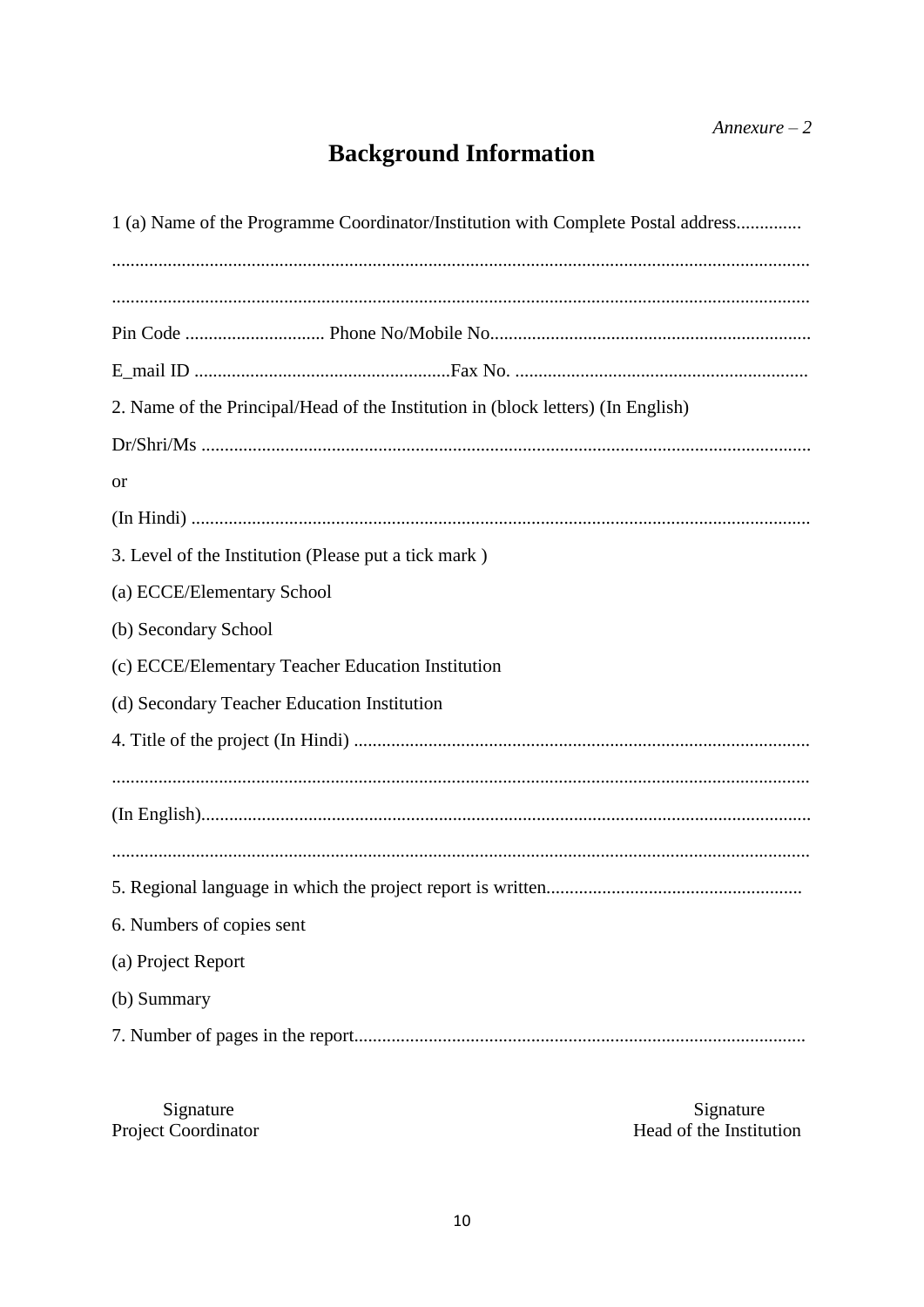# **Certificate by the Project Coordinator**

I ..................................................certify that the Project Report entitled.....................................

......................................................................................................................................................

is not based on my /team member research work for M.A./M.Ed./ M.Phil./ Ph.D. degree or any other or institutional project for which grants have been received from other organisations such as UGC, University etc.

Date:

Place:

Signature Project Coordinator (Name in block letters)